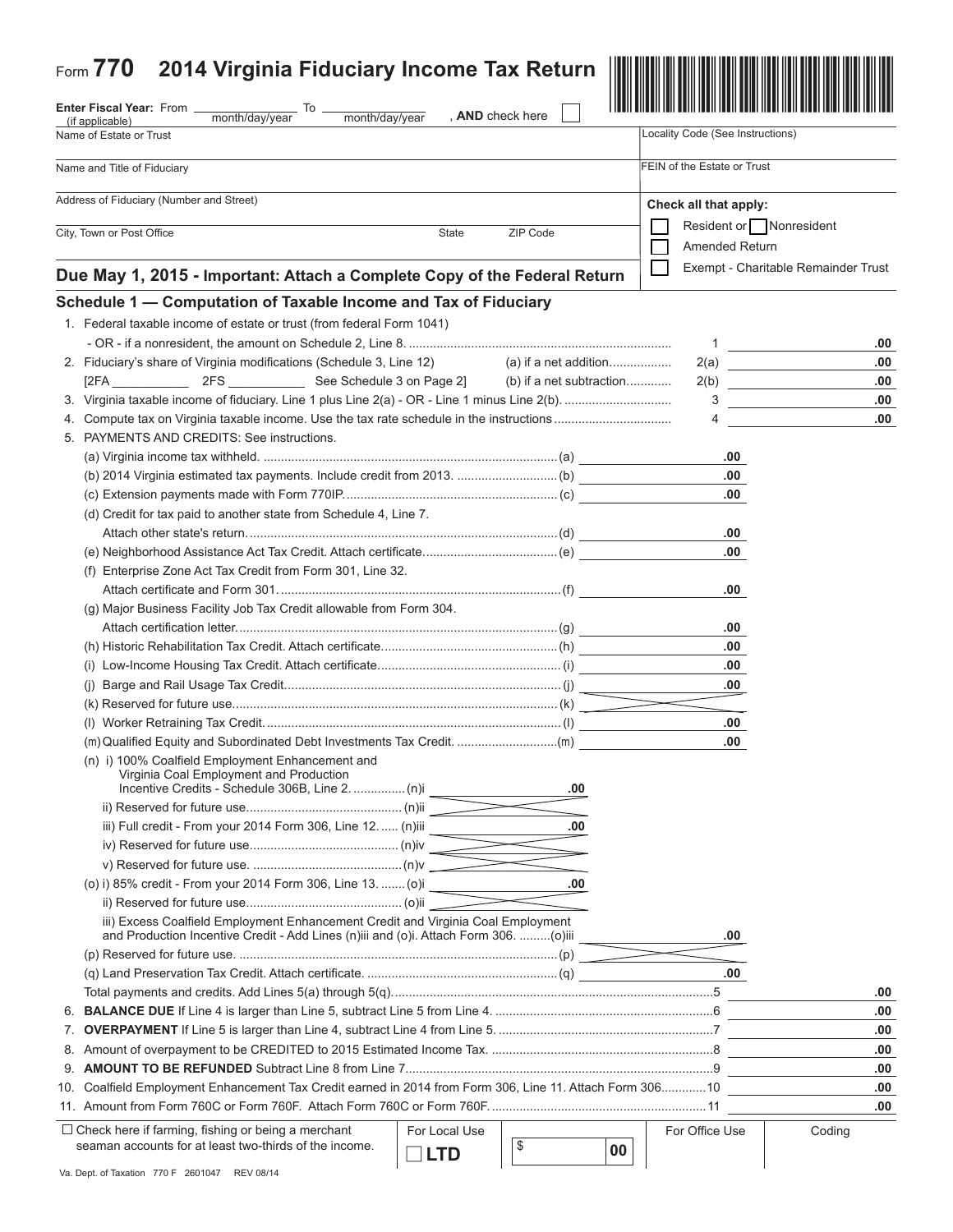## **Form 770 (2014), Page 2 NAME & FEIN FROM PAGE 1**



|                        | Schedule 2 - Virginia Taxable Income of a Nonresident Estate or Trust                                                                                                                                                                                                                                                                      |                                                                   |                        | A. Distributable                                        | <b>Net Virginia Source Income</b> | <b>B. Nondistributable</b>                                 |
|------------------------|--------------------------------------------------------------------------------------------------------------------------------------------------------------------------------------------------------------------------------------------------------------------------------------------------------------------------------------------|-------------------------------------------------------------------|------------------------|---------------------------------------------------------|-----------------------------------|------------------------------------------------------------|
|                        |                                                                                                                                                                                                                                                                                                                                            |                                                                   |                        |                                                         | $.00 \cdot$                       | -00                                                        |
|                        | 2. Federal deductions attributable to income from sources within Virginia.  2                                                                                                                                                                                                                                                              |                                                                   |                        |                                                         | .00                               | .00                                                        |
|                        |                                                                                                                                                                                                                                                                                                                                            |                                                                   |                        |                                                         | .00                               | .00                                                        |
|                        | 4. Virginia source income allocation schedule. When completing Column 4, multiply Line 3A above by the percentage in Column 3 below and enter the<br>result in Column 4. Enter the amount from Line 3B above in Line 4b, Column 5.                                                                                                         |                                                                   |                        |                                                         |                                   |                                                            |
|                        | Column 1                                                                                                                                                                                                                                                                                                                                   | Column <sub>2</sub><br><b>Federal Distributable</b><br>Net Income | Column 3<br>Percentage | Column 4<br>Virginia Source<br>Distributable Net Income |                                   | Column 5<br>Virginia Source<br>Nondistributable Net Income |
|                        | a. Beneficiaries (Total for all beneficiaries)                                                                                                                                                                                                                                                                                             | .00                                                               | $\frac{0}{0}$          |                                                         | .00                               |                                                            |
|                        | b. Fiduciary                                                                                                                                                                                                                                                                                                                               | .00                                                               | $\frac{0}{0}$          |                                                         | .00                               | .00                                                        |
| c. Total               |                                                                                                                                                                                                                                                                                                                                            | .00                                                               | 100%                   |                                                         | .00                               | .00                                                        |
|                        | 5. Deduction for distributions to beneficiaries.                                                                                                                                                                                                                                                                                           |                                                                   |                        |                                                         |                                   | .00                                                        |
|                        | 6. Fiduciary's share of Virginia source income. Sum of Line 4b, Column 4 or                                                                                                                                                                                                                                                                |                                                                   |                        |                                                         |                                   | <u>.00</u>                                                 |
|                        |                                                                                                                                                                                                                                                                                                                                            |                                                                   |                        |                                                         |                                   | .00                                                        |
|                        | 8. Income taxable to fiduciary. Subtract Line 7 from Line 6. Enter here and on Schedule 1, Line 1. 8                                                                                                                                                                                                                                       |                                                                   |                        |                                                         |                                   | .00.                                                       |
|                        | Schedule 3 - Modifications                                                                                                                                                                                                                                                                                                                 |                                                                   |                        |                                                         |                                   |                                                            |
|                        | <b>PART I-Additions to Federal Taxable Income</b>                                                                                                                                                                                                                                                                                          |                                                                   |                        |                                                         |                                   |                                                            |
|                        |                                                                                                                                                                                                                                                                                                                                            |                                                                   |                        |                                                         |                                   | .00                                                        |
|                        | 3. Fixed Date Conformity Additions. See instructions. Enter here and on Line 2FA of Schedule 1. 3                                                                                                                                                                                                                                          |                                                                   |                        |                                                         |                                   | .00<br>.00                                                 |
|                        |                                                                                                                                                                                                                                                                                                                                            |                                                                   |                        |                                                         |                                   | .00                                                        |
|                        | 4. Other additions to federal taxable income as provided in the instructions. Attach explanation. 4                                                                                                                                                                                                                                        |                                                                   |                        |                                                         |                                   | .00                                                        |
|                        | PART II - Subtractions from Federal Taxable Income                                                                                                                                                                                                                                                                                         |                                                                   |                        |                                                         |                                   |                                                            |
|                        |                                                                                                                                                                                                                                                                                                                                            |                                                                   |                        |                                                         |                                   | .00                                                        |
|                        | 7. Any state income tax refund or credit that was reported as "other income" on federal Form 1041. 7                                                                                                                                                                                                                                       |                                                                   |                        |                                                         |                                   | .00                                                        |
|                        |                                                                                                                                                                                                                                                                                                                                            |                                                                   |                        |                                                         |                                   | .00                                                        |
|                        | 8. Fixed Date Conformity Subtractions. See instructions. Enter here and on Line 2FS of Schedule 1. 8<br>.00                                                                                                                                                                                                                                |                                                                   |                        |                                                         |                                   |                                                            |
|                        | .00                                                                                                                                                                                                                                                                                                                                        |                                                                   |                        |                                                         |                                   |                                                            |
|                        |                                                                                                                                                                                                                                                                                                                                            |                                                                   |                        |                                                         |                                   | .00                                                        |
|                        | 12. Net Virginia modifications allocated to the fiduciary. Multiply Line 11 by the fiduciary's percentage of federal<br>.00                                                                                                                                                                                                                |                                                                   |                        |                                                         |                                   |                                                            |
|                        | If Line 12 is a net addition, enter on Line 2(a) of Schedule 1. If Line 12 is a net subtraction, enter on Line 2(b) of Schedule 1.                                                                                                                                                                                                         |                                                                   |                        |                                                         |                                   |                                                            |
|                        | Schedule 4 – Computation of the Credit for Tax Paid to Another State (See Instructions)                                                                                                                                                                                                                                                    |                                                                   |                        |                                                         |                                   |                                                            |
|                        | 1. Taxable income reported on the other state's fiduciary income tax return. Attach a copy of the other return 1                                                                                                                                                                                                                           |                                                                   |                        |                                                         |                                   | .00                                                        |
|                        |                                                                                                                                                                                                                                                                                                                                            |                                                                   |                        |                                                         |                                   | .00                                                        |
|                        |                                                                                                                                                                                                                                                                                                                                            |                                                                   |                        |                                                         | .00                               |                                                            |
|                        |                                                                                                                                                                                                                                                                                                                                            |                                                                   |                        |                                                         |                                   | .00                                                        |
|                        | 5. Allowable percentage for credit. Compute to one decimal place (e.g., 10.5%). Maximum: 100%                                                                                                                                                                                                                                              |                                                                   |                        |                                                         |                                   |                                                            |
|                        | Resident estate or trust: Divide Line 1 by Line 2. Nonresident estate or trust: Divide Line 2 by Line 1. 5                                                                                                                                                                                                                                 |                                                                   |                        |                                                         |                                   | $\%$                                                       |
|                        | 6. Resident estate or trust: Multiply Line 5 by Line 4. Nonresident estate or trust: Multiply Line 5 by Line 3 6                                                                                                                                                                                                                           |                                                                   |                        |                                                         |                                   | .00                                                        |
|                        | 7. Allowable credit. Resident estate or trust: Enter the smaller amount from Line 3 or Line 6.                                                                                                                                                                                                                                             |                                                                   |                        |                                                         |                                   |                                                            |
|                        | Nonresident estate or trust: Enter the smaller amount from Line 4 or Line 6.                                                                                                                                                                                                                                                               |                                                                   |                        |                                                         |                                   |                                                            |
|                        |                                                                                                                                                                                                                                                                                                                                            |                                                                   |                        |                                                         |                                   | .00                                                        |
|                        | I declare under the penalties provided by law that this return, including any accompanying schedules and statements, has been examined by me and to the best of my<br>knowledge and belief is true, correct and complete. I (we) authorize the Department of Taxation to discuss this return with my (our) preparer. If yes, check here. L |                                                                   |                        |                                                         |                                   |                                                            |
| <b>Please</b>          | Signature of Fiduciary or Officer Representing Fiduciary                                                                                                                                                                                                                                                                                   |                                                                   | Date                   |                                                         | Daytime Phone Number              |                                                            |
| <b>Sign Here</b>       | X                                                                                                                                                                                                                                                                                                                                          |                                                                   |                        |                                                         |                                   |                                                            |
|                        | Signature of Preparer Other Than Fiduciary                                                                                                                                                                                                                                                                                                 |                                                                   | Date                   |                                                         | Daytime Phone Number              |                                                            |
| X<br><b>Preparer's</b> |                                                                                                                                                                                                                                                                                                                                            |                                                                   |                        |                                                         |                                   |                                                            |
| <b>Use Only</b>        | Firm's Name (or Yours if Self-Employed) and Address                                                                                                                                                                                                                                                                                        |                                                                   |                        |                                                         | Firm's SSN, FEIN or PTIN          |                                                            |